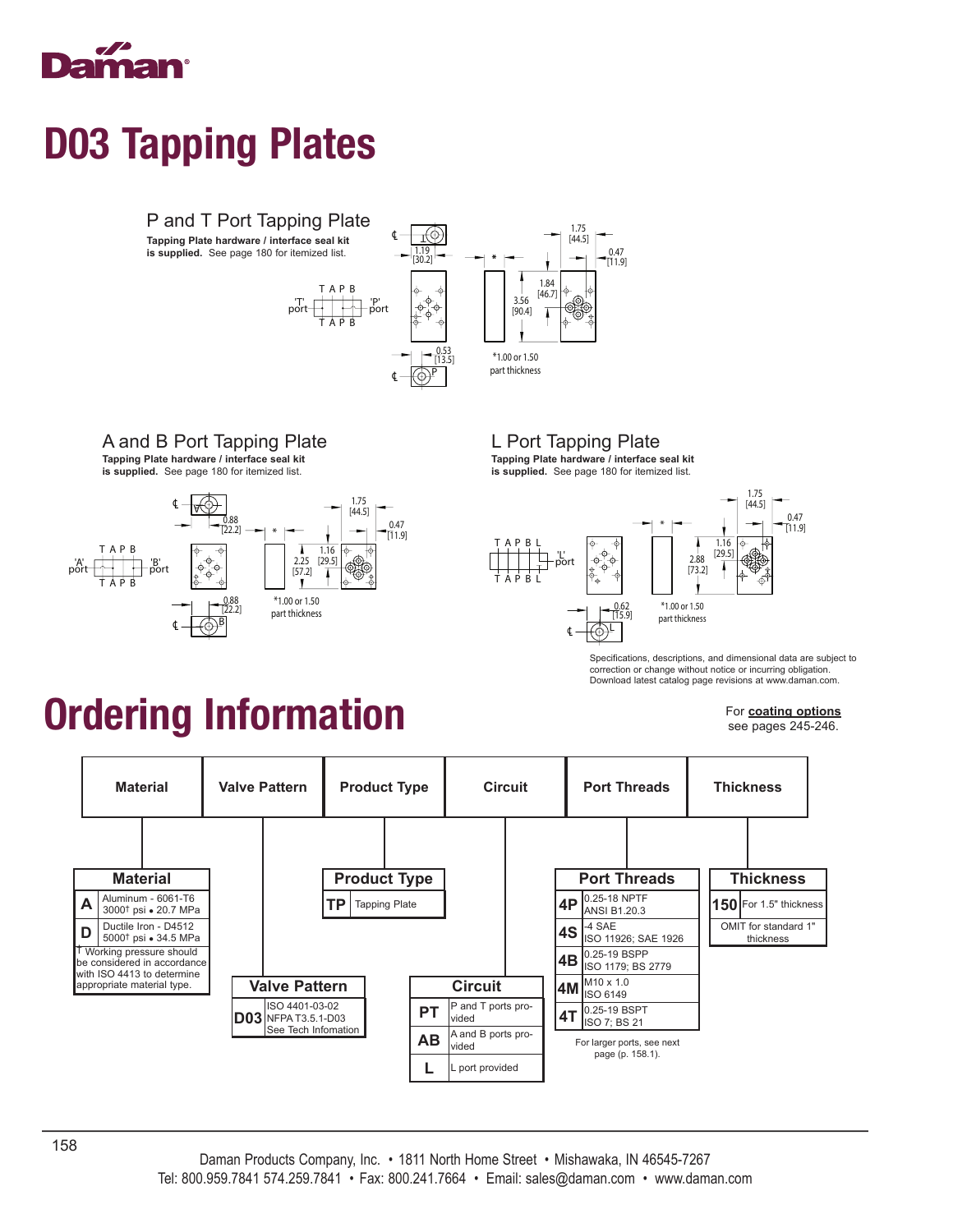### ma

## D03 Tapping Plates - Large Ports



A and B Port Tapping Plate **Tapping Plate hardware / interface seal kit is supplied.** See page 180 for itemized list.



| Dimension   | A              | B               | С              | D              | Е              |
|-------------|----------------|-----------------|----------------|----------------|----------------|
| *D03TPPT6*  | 2.00<br>[50.8] | 4.25<br>108.01  | 1.81<br>[46.0] | 0.88<br>[22.4] | 0.88<br>[22.4] |
| *D03TPAB6*  |                |                 |                |                |                |
| *D03TPPT8*  | 2.50<br>[63.5] | 4.25<br>[108.0] | 1.81<br>[46.0] | 0.88<br>[22.4] | 0.88<br>[22.4] |
| *D03TPAB8*  |                |                 |                |                |                |
| *D03TPPT12* | 3.00<br>[76.2] | 4.75<br>[120.7] | 2.06<br>[52.3] | 0.88<br>[22.4] | 0.88<br>[22.4] |
| *D03TPAB12* |                |                 |                |                |                |

### Ordering Information For coating options

see pages 245-246.



previous page (p. 158).

**Cover Plates**

**Valve Adaptors**

**Subplates Subplates**

**Header and Junction Blocks**

**Junction Blocks** Header and

**Technical Information**

Information **Technical** 

158.1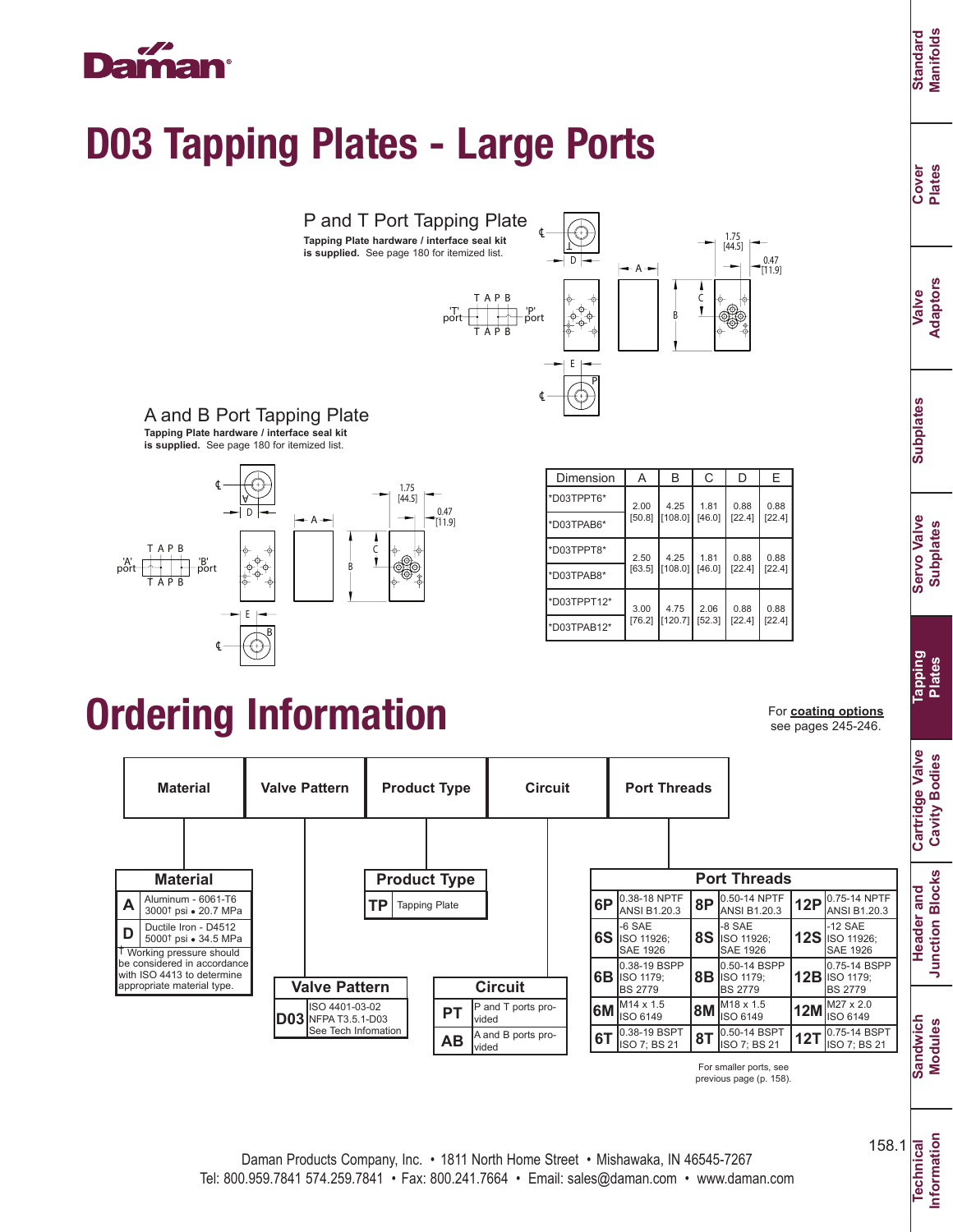

### D03 Tapping Plates

#### Orifice Tapping Plate

**Tapping Plate hardware / interface seal kit is supplied.** See page 180 for itemized list.



#### Spot Drilled Tapping Plate

**Tapping Plate hardware / interface seal kit is supplied.** See page 180 for itemized list.



B to T vent Tapping Plate **Tapping Plate hardware / interface seal kit is supplied.** See page 180 for itemized list.



Specifications, descriptions, and dimensional data are subject to correction or change without notice or incurring obligation. Download latest catalog page revisions at www.daman.com.

# Ordering Information